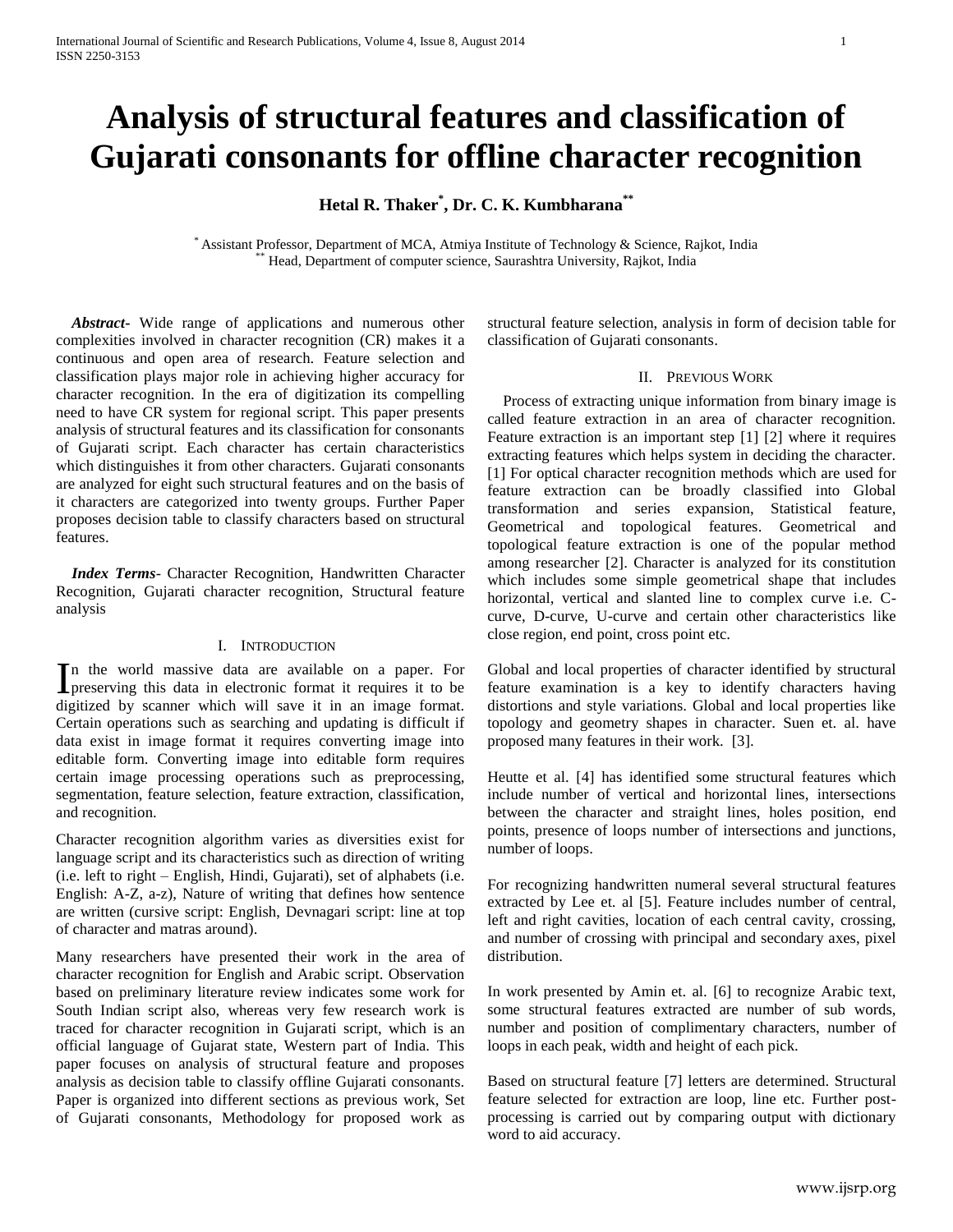To recognize printed text of any size and font Kahan et.al.[8] have proposed set of structural feature i.e. number of holes, position and location of holes, crossing, concavities, end points and bounding box.

In an effort to recognize multi-font printed characters Rocha et. al.[9] have extracted convex arcs, singular points and their relationship as structural features.

Global features such as handwriting size, spacing between words, spacing between lines, arrangement of words, margin patterns, baseline patterns, line quality is identified for recognition of handwritten text. [10].

## III. CHARACTERISTICS OF GUJARATI SCRIPT

 Gujarati is an official language of western part of India. It has 34 consonants which are also known as 'Vyanjans' figure (1) and 13 vowels figure (2) called 'Swar' as below. This paper studies a feature for Gujarati consonants.

|   |   |     |   |   | Gujarati Consonant |    |   |     |     |  |
|---|---|-----|---|---|--------------------|----|---|-----|-----|--|
|   | ખ | ગ   | ઘ | э | છ                  | જ  | 5 | S   |     |  |
| ણ | π | SI. | દ | ધ |                    |    |   | ľ۳  |     |  |
|   | લ | d   | સ | શ | я                  | G. | ળ | ક્ષ | જ્ઞ |  |

Figure 1 : Gujarati Consonants

|      |      |              | Gujarati Vowel   |        |        |    |
|------|------|--------------|------------------|--------|--------|----|
| અ    | આ(ા) | ধ ( $\Gamma$ | $\mathcal{S}(1)$ | G      | ઊ(ૂ    | Ж, |
| એ (ે | એ (ે | ઓ (ો         | ઔ (ૌ             | અઃ (:) | અઃ (:) |    |

Figure 2 Gujarati Vowels

## IV. ANALYSIS OF STRUCTURAL FEATURE AND CATEGORIZATION

 To extract structural feature it requires carefully analyzing shape of a shape and studying characteristics of shape. For proposed approach for classification following features are analyzed for Gujarati handwritten characters.

Structural features have many advantages such as font independent, size independent, works well even with shape distortion. Eight Structural features are selected as a base for categorizing consonants into twenty groups. F1, F2,…..F22 represents this groups.

#### *A. Connected and Disconnected Components*

Connected component indicates that structures that makes up the character is not broken i.e. all the lines and contours are connected.

In contradiction to that disconnected component indicates that character is broken into number of substructure and that group of these substructure makes a character. There can be one, two

or three sub structures in other words disconnected components. Based on this structural feature three groups are categorized as shown in figure(3).

| Connected Component Set (F1)   |   |  |  |  |
|--------------------------------|---|--|--|--|
| ક ખઘચ છ જ ઝુટ ઠ ડેઢત થ દ ધ ન પ |   |  |  |  |
| ફ બ ભ મ ચ ૨ વ સ ષ હ ળ ક્ષ જ્ઞ  |   |  |  |  |
| Disconnected Component Set     |   |  |  |  |
| Three (F3)<br>Two $(F2)$       |   |  |  |  |
| ગલ શ                           | ણ |  |  |  |

Figure 3 : Set of characters having connected and disconnected component components

## *B. Vertical Line*

Character contains vertical line. Figure (4) represents two groups which are divided based on whether vertical line is a separate or connected.



Figure 4 : Set of characters having connected and separate vertical line

# *C. Horizontal Line*

Character comprise of horizontal line. Figure (5) represents one group of such characters.



Figure 5 Set of characters having horizontal line

## *D. Diagonal Line*

Diagonal line available in character where based on slope characters having diagonal line is divided into two categories i.e. character containing positive slope and negative slope or in another words right slant and left slant (figure 6).



Figure 6 Set of characters having positive and negative slope line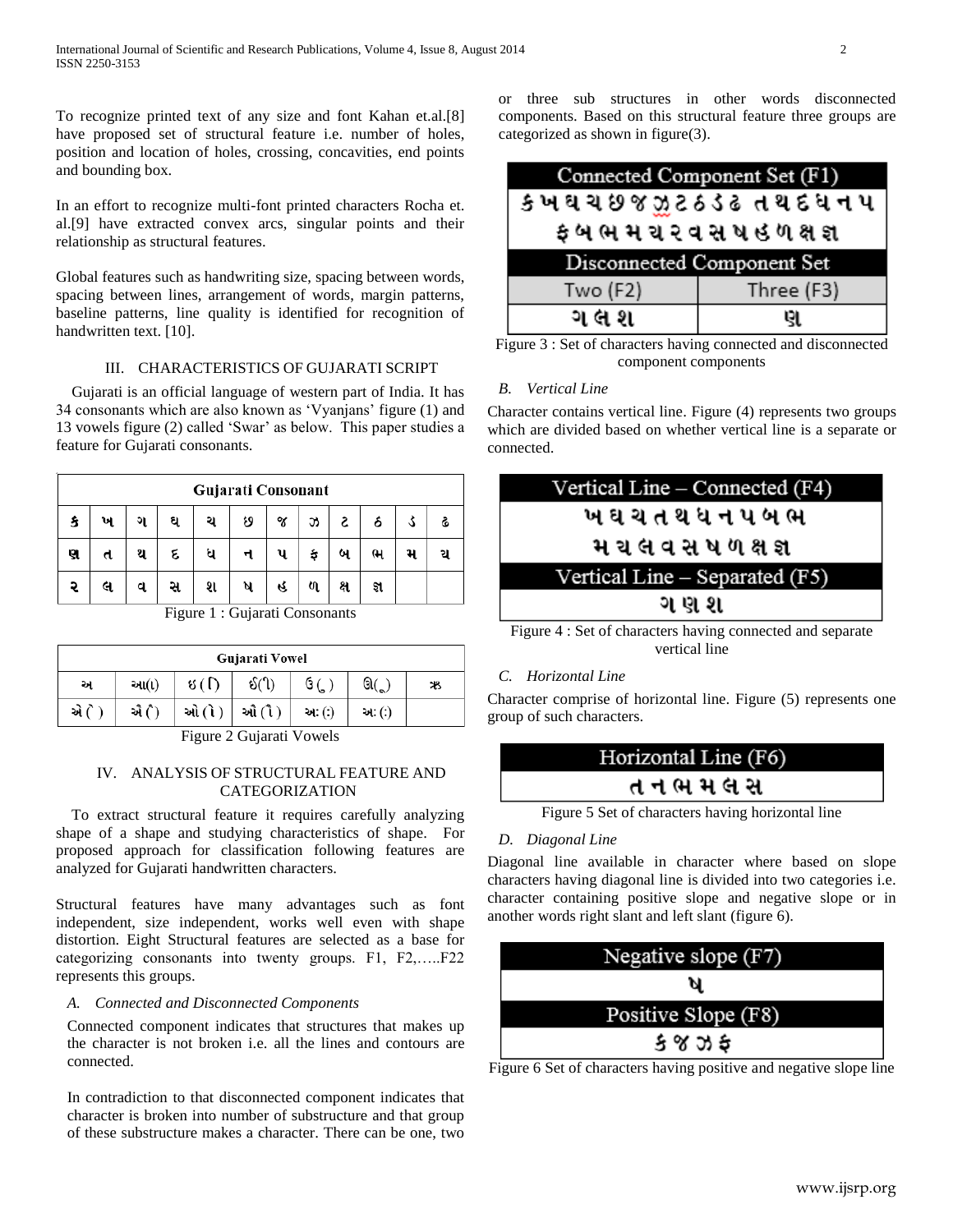International Journal of Scientific and Research Publications, Volume 4, Issue 8, August 2014 3 ISSN 2250-3153

#### *E. Close Region (Loop)*

Loop designates any close region in character based on number of close region in character it is further categorized into two groups (figure 7).

|                 | LOOD        |
|-----------------|-------------|
| One $(F9)$      | Two $(F10)$ |
| ખ ચ છ ઠ ઢ થ ન બ | જ શ ક્ષ     |
| ભ મ જ્ઞ         |             |

Figure 7 Set of characters having close loop

## *F. End Point*

End point defines beginning and ending mark of that character. End points of every subcomponents of character having disconnected components are taken into account for categorization. Figure (8) represents six categories based on variation in end points.

| No. of End Point  |              |
|-------------------|--------------|
| One $(F11)$       | Two $(F12)$  |
| ७४ ६ ढ            | ટ ડ થ દ ૨ ળ  |
| Three $(F13)$     | Four $(F14)$ |
| ખઘચતધનપબભ         | કગઝફસ        |
| મ ચવશ ષ હ ક્ષ જ્ઞ |              |
| Five $(F15)$      | Six(F16)     |
|                   | ણ            |

Figure 8 Set of characters based on variation in end points

#### *G. Cross Point*

Cross point designates junction point or intermediate point where structure coincides. Figure (9) represents three groups categorized according to number of cross point found in characters.

| No. of Cross Point |             |
|--------------------|-------------|
| One $(F17)$        | Two $(F18)$ |
| કઠઢતદપ             | ખઘચછજઝણ     |
| ર લ વ              | થધન ફબભમ    |
| Three $(F19)$      | શપહજ્ઞ      |
|                    |             |

Figure 9 Set of characters based on variation in cross (junction) points

#### *H. C-curve, D-curve, U-curve*

 $C$  – Curve designates the shape having curvature of English alphabet capital 'C'. Similarly 'D' and 'U' curve designates curve exist in English character capital 'D' and 'U' respectively. Some of the Gujarati characters contains 'C' and 'D' curve both so that categorization can be done into three groups as shown in figure (10).



Figure 10 Set of characters having C-curve, D-curve and U-curve

#### V. CLASSIFICATION OF GUJARATI CONSONANTS

Table 1 represents set of features and categorization of groups used to classify Gujarati consonants as presented in Figure 11(a) and (b) based on Table 1.

|                        | <b>Connected / Disconnected component</b> |  |  |  |
|------------------------|-------------------------------------------|--|--|--|
| F <sub>1</sub>         | Connected components                      |  |  |  |
| F2                     | Two Disconnected components               |  |  |  |
| F <sub>3</sub>         | Three Disconnected components             |  |  |  |
|                        | <b>Vertical Line</b>                      |  |  |  |
| F <sub>4</sub>         | Connected vertical line                   |  |  |  |
| F <sub>5</sub>         | Disconnected vertical line                |  |  |  |
| <b>Horizontal Line</b> |                                           |  |  |  |
| F <sub>6</sub>         | Horizontal Line                           |  |  |  |
| <b>Slope Line</b>      |                                           |  |  |  |
| F7                     | Negative slope line (left slanted)        |  |  |  |
| F <sub>8</sub>         | Positive slope line (right slanted)       |  |  |  |
|                        | <b>Close loop</b>                         |  |  |  |
| F <sub>9</sub>         | One close loop                            |  |  |  |
| F10                    | Two close loop                            |  |  |  |
|                        | <b>End point</b>                          |  |  |  |
| F11                    | One end point                             |  |  |  |
|                        | Two end point                             |  |  |  |
| F12                    |                                           |  |  |  |
| F13                    | Three end point                           |  |  |  |
| F14                    | Four end point                            |  |  |  |
| F15                    | Five end point                            |  |  |  |
| F <sub>16</sub>        | Seven end point                           |  |  |  |
|                        | <b>Cross point</b>                        |  |  |  |
| $\overline{F}17$       | One cross point                           |  |  |  |
| F <sub>18</sub>        | Two cross point                           |  |  |  |
| F19                    | Three cross point                         |  |  |  |
|                        | <b>Type of curve</b>                      |  |  |  |
| F20                    | $C - curve$                               |  |  |  |
| F21                    | $D$ – curve                               |  |  |  |

Table 1 Categorization based on feature sets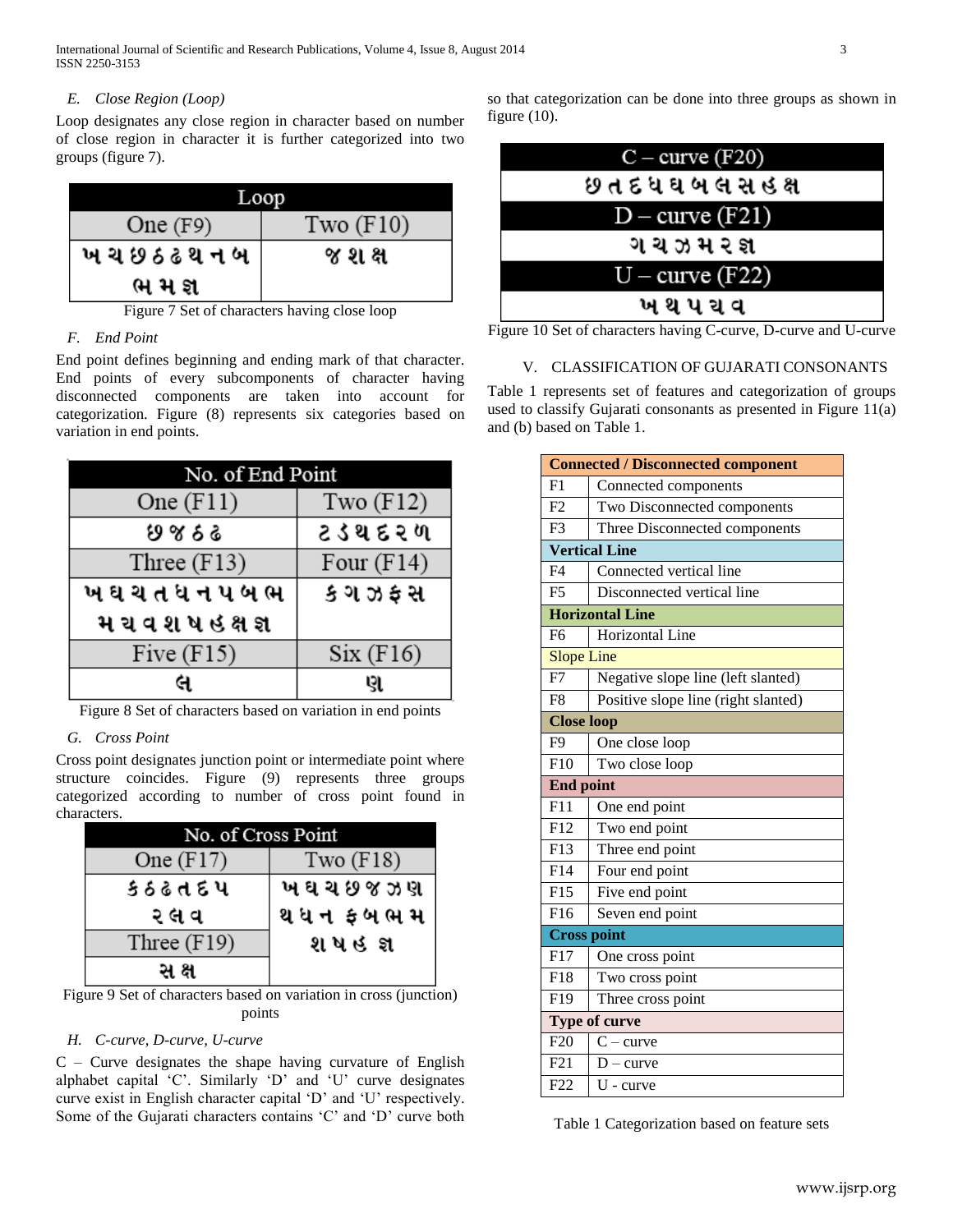Figure 11(a) and (b) represents classification of Gujarati characters in form of table. In this table column represents Gujarati consonants and rows represents features. Intersection of row and column i.e. cell having dot mark indicates presence of that feature into that consonant. To obtain an information such as feature1 exist in how many consonants and that which consonants are they one has to trace a row. Whereas column needs to be traced to infer information about set of features for one consonant. In character recognition given an isolated consonant as input twenty one features will be examined for this image, presence of certain group of features marks a particular consonant which distinguishes it from other set of features.



Figure 11 Classification of Gujarati Consonants (a) from '*ka*' to '*dha* ' (b) From '*na*' to '*gna*' based on structural feature s